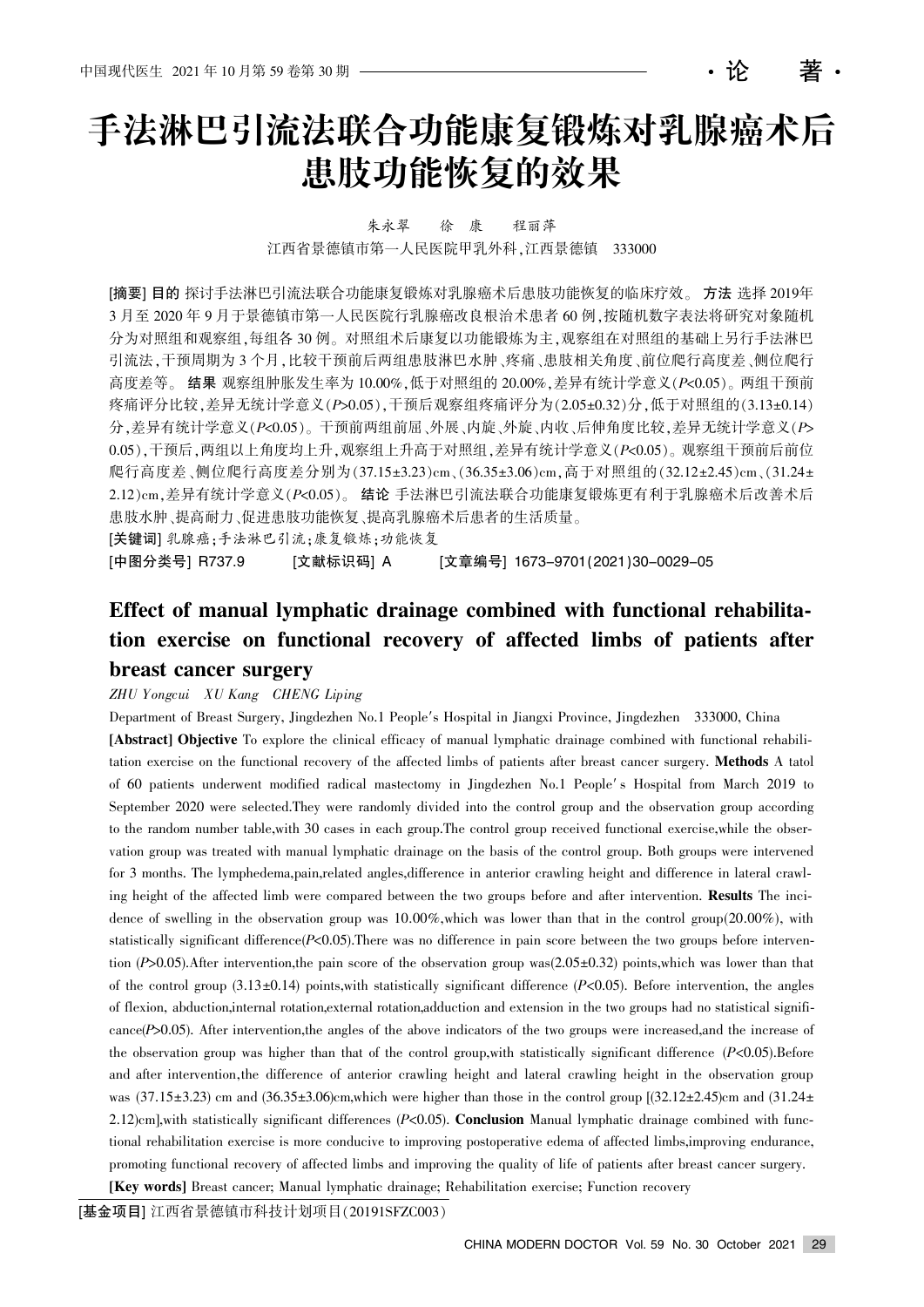乳腺癌占据女性恶性肿瘤发病率及死亡率首位, 其发病率约为 24.2%[1]。乳腺癌改良根治术是目前乳 腺外科治疗乳腺癌最普遍的手术方式,手术中需进行 腋窝淋巴结清扫,容易造成腋窝淋巴组织的损伤,影 响淋巴液正常回流,从而导致肿胀的发生,造成上肢 功能障碍。有数据显示,乳腺癌术后淋巴水肿的发生 率约为 30%, 而功能障碍的发生率高于 50%[2]。水肿 的发生会引发一系列并发症,如疼痛、感染、功能受 限、外观异常等,严重影响患者的生活质量。因此,如 何预防术后淋巴水肿、提高患者功能是乳腺癌术后康 复的重点。本研究以景德镇市第一人民医院甲乳外科 接受改良根治术的60例乳腺癌患者为研究对象,探 讨手法淋巴引流法联合功能康复锻炼对乳腺癌术后 患肢功能恢复的效果,现报道如下。

## 1 资料与方法

# 1.1 一般资料

60 例病例为 2019 年 3 月至 2020 年 9 月于景德 镇市第一人民医院行乳腺癌改良根治术的乳腺癌患 者,均为女性。纳入标准[3]:①符合乳腺癌临床诊断标 准和乳腺癌改良根治术的适应证: ②术后病理证实为 乳腺癌:3依从性良好,可配合完成相对应的康复任 务:4重视乳腺癌术后患肢的康复,在术后进行规律 的康复功能训练;5术前双上肢对称无水肿、功能状 态良好;⑥经本院医学伦理委员会批准,并签署知情 同意书。排除标准[4]:①合并复发性乳腺癌、四肢畸形 和心肌梗死等疾病的患者;2既往接受过放化疗和手 术治疗的患者;3合并严重精神疾病或已发生远处转 移的患者;4双侧乳腺癌患者;5晚期癌症;6患有其 他恶性肿瘤或严重疾病; ⑦既往患有精神病史及意 识障碍。按随机数表法将研究对象随机分为对照组和 观察组,每组各 30 例。对照组年龄 31~68 岁,平均 (48.41±4.73)岁, 其中左上肢 17 例, 右上肢 13 例。文化 程度: 初中及以下 16 例, 高中/中专 8 例, 大学 6 例; 婚姻状况:已婚 27 例,离异 3 例;病理分期: I 期 8 例, Ⅱ 期 16 例, Ⅲ 期 6 例。观察组年龄 33~70 岁, 平 均(49.03±4.78)岁,其中左上肢 16 例,右上肢 14 例; 文化程度: 初中及以下 15 例, 高中/中专 8 例, 大学 7 例;婚姻状况:已婚 28 例,离异 2 例;病理分期: I 期 7 例, Ⅱ期 17 例, Ⅲ期 6 例, 两组患者一般资料比较, 差异无统计学意义 $(P>0.05)$ , 具有可比性。

## 1.2 方法

1.2.1 对照组 术后给予康复操为核心的功能康复训 练。①健康宣教:向患者详细讲解术后水肿发生的原 因、预防措施,让其知道淋巴水肿是术后需长期预防 的并发症,而康复训练可达到有效的预防效果,提高 其意识及重视度,从而增强其依从性,并指导家属进 行监督,让康复训练有序、持续推进;②康复训练:术 后第 1~2 天, 主要以手腕运动为主, 进行伸指、握拳、 曲腕等活动。第 3~4 天在进行之前运动的基础上加以 前臂上下屈伸,若肌力不足可用健肢手掌托住手腕进 行。第 5~7 天,患肢放于胸前,健肢作为支撑,用患肢 侧手摸对侧肩部、耳部、后脑等,并可进行梳头、脸部 按摩等动作。锻炼时行动要缓慢,循序渐进。第 8~9 天 进行耸肩运动,同时配合呼吸。活动程度以不产生疼痛 为宜,运动量缓慢增加。第 9~12 天外展及爬墙运动, 双侧肢向外做平举外展运动,不断重复以松弛皮肤。 站立墙前,将患肢手掌放在墙上慢慢往上爬,并记录 每次的高度,争取高度不断上升。第 12~14 天进行患 肢前屈、外展、内旋、内收、后伸等活动。干预周 期为3个月。

1.2.2 观察组 在对照组的基础上另行手法淋巴引流 法。患者取平卧位。①疏通淋巴通路:指导患者平卧, 用静止圆法对浅表淋巴结进行按摩,力度要适宜。按 颈部(耳前后、颈部)-锁骨-肘窝-腋窝-腹股沟的顺 序按摩,从健侧开始到患侧;2引流患肢淋巴:用定圈 法、旋转法、勺形法或泵送法由远心端向近心端施展, 从胸部伤口下向同 侧腹股沟、从肘部往肩峰、从上臂内侧往外侧、背面上 臂往背部或同侧腹股沟做引流。每次 10 min,每日 3 次; 3瘢痕舒缓:待伤口完全愈合后,采用定圈法沿伤口 上方轻柔按压瘢痕、胸部、腋窝等部位,让瘢痕组织得 以舒缓,防止瘢痕挛缩导致淋巴回流受阻。干预周期 为 3 个月。

# 1.3 观察指标

①淋巴水肿程度<sup>[5]</sup>。于干预前后,通过周径测量 法,以虎口、腕、前臂中点、肘部、肘上 10 cm 为测量的 5个周径点来判断水肿程度。最显著水肿处比健侧同 一处粗 2 cm 以下为轻度水肿、粗 2~6 cm 为中度水 肿,粗 6 cm 以上为重度水肿;②疼痛评分。于干预前 后采用疼痛数字评分量表(Numerical rating scale, NRS)<sup>[6]</sup>评估患者疼痛感。疼痛程度由 0~10 分表达, 0分为无疼痛, 10分为剧烈疼痛: 3 患者功能恢复 情况。于干预前后测量患肢前屈、外展、内旋、外旋、内 收、后伸角度:40爬墙高度。采用自制手指爬墙测量表 测量干预前后患肢爬墙高度,包括前位爬高、侧位爬 高的高度,计算干预前后高度差。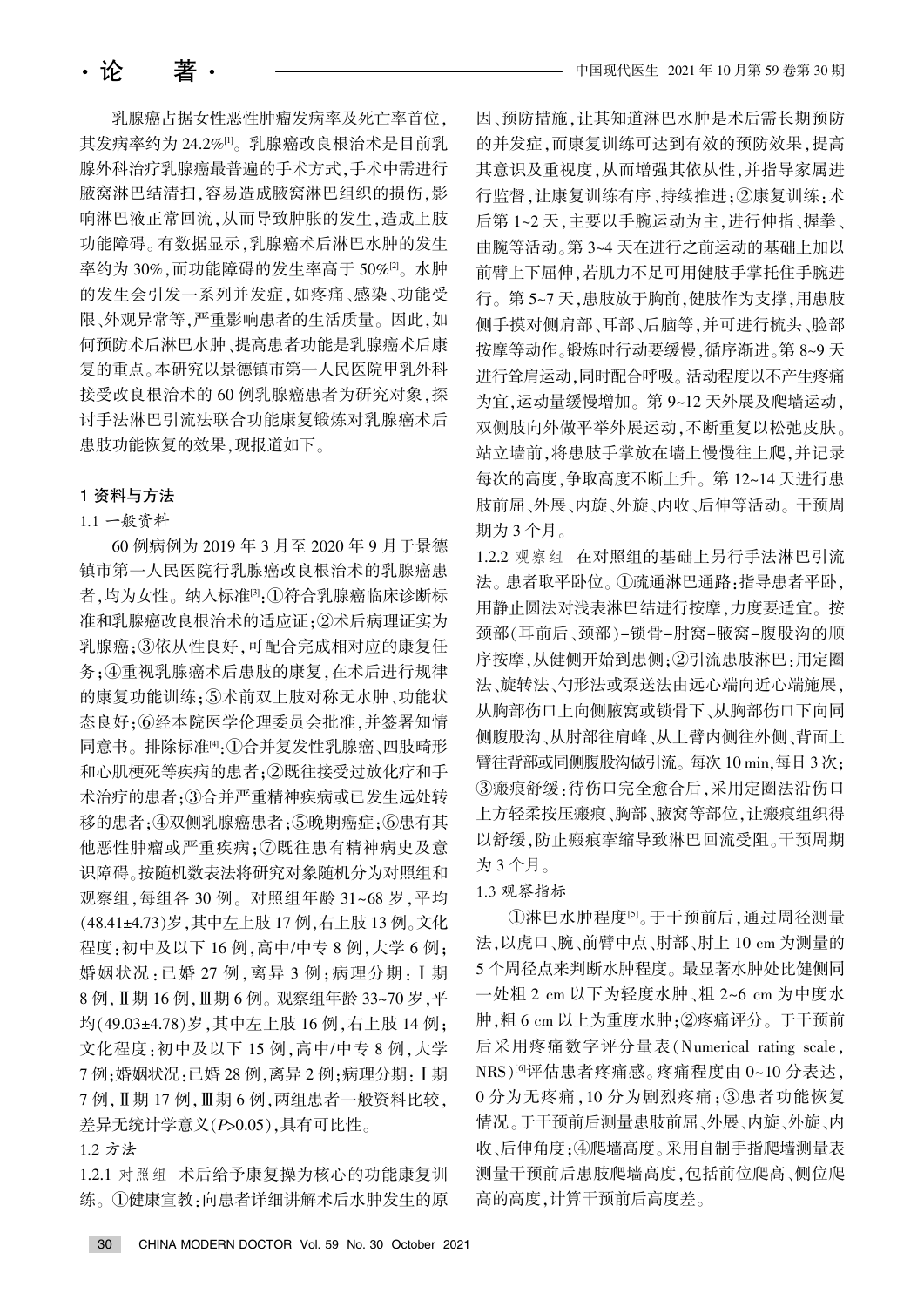1.4 统计学方法

采用 SPSS 21.0 统计学软件进行分析, 计量资料 用均数±标准差(x±s)表示,组内不同时机采用方差分  $\pi_t$  检验, 计数资料采用 $[n(\%)]$ 表示, 采用  $\chi^2$  检验,  $P$ < 0.05 为差异有统计学意义。

#### 2 结果

#### 2.1 两组患肢肿胀发生率比较

观察组肿胀发生率为 10.00%, 低于对照组的 20.00%, 差异有统计学意义 (P<0.05)。见表 1。

表 1 两组肿胀率比较 $[n(\%)]$ 

| 组别    | $\boldsymbol{n}$ | 轻度水肿     | 中度水肿    |          | 重度水肿 发生率(%) |
|-------|------------------|----------|---------|----------|-------------|
| 对照组   | 30               | 3(10.00) | 2(6.67) | 1(3.33)  | 20.00       |
| 观察组   | 30               | 2(6.67)  | 1(3.33) | $\theta$ | 10.00       |
| $t$ 值 |                  |          |         |          | 15.024      |
| P值    |                  |          |         |          | 0.000       |

# 2.2 两组患肢干预前后疼痛评分比较

干预前两组患肢疼痛明显,干预后疼痛评分明显 降低,而观察组降幅更大,两组比较,差异有统计学意 义 $( P< 0.05 )$ 。见表 2。

|  | 表 2 两组患肢干预前后疼痛评分比较( $\bar{x}$ ± $s$ ,分) |  |  |
|--|-----------------------------------------|--|--|
|--|-----------------------------------------|--|--|

| 组别                          | $\boldsymbol{n}$ | 时间    | NRS 评分          |
|-----------------------------|------------------|-------|-----------------|
| 对照组                         | 30               | 干预前   | $6.21 \pm 1.20$ |
|                             |                  | 干预后   | $3.13 \pm 0.14$ |
|                             |                  | $t$ 值 | 3.125           |
|                             |                  | P值    | 0.000           |
| 观察组                         | 30               | 干预前   | $6.15 \pm 1.12$ |
|                             |                  | 干预后   | $2.05 \pm 0.32$ |
|                             |                  | $t$ 值 | 7.635           |
|                             |                  | P值    | 0.000           |
| $t_{\text{H}}$ 前组间值         |                  |       | 0.115           |
| $P_{\pm \frac{\pi}{2}$ 所组间值 |                  |       | 1.035           |
| $t_{\text{H}}$ 干预后组间值       |                  |       | 3.103           |
| $P_{\pm\text{H}}$ 后组间值      |                  |       | 0.000           |

2.3 两组患肢干预前后相关角度的比较

干预前两组患肢活动困难,前屈、外展、内旋、外 旋、内收、后伸角度小,干预后两组以上角度均上升。 且观察组上升幅度更明显,差异有统计学意义(P<  $(0.05)$ 。见表 3。

・论 著・

2.4 两组干预前后爬行高度差比较

观察组前位爬高、侧位爬高的高度差高于对照 组,组间比较,差异有统计学意义 $(P< 0.05)$ 。见表 4。

表 4 两组干预前后爬行高度差比较 $(x \pm s \cdot \text{cm})$ 

| 组别    | n  | 前位爬行高度差          | 侧位爬行高度差          |
|-------|----|------------------|------------------|
| 对照组   | 30 | $32.12 \pm 2.45$ | $31.24 + 2.12$   |
| 观察组   | 30 | $37.15 \pm 3.23$ | $36.35 \pm 3.06$ |
| $t$ 值 |    | 10.023           | 11.125           |
| P値    |    | 0.000            | 0.000            |

#### 3 讨论

据不完全统计,全球每年约有 115 万新发的乳腺 癌患者,其中死亡病例约 41 万。我国每年乳腺癌发病 率以约3%的速度增长,已成为女性恶性肿瘤的"首 领"四。近年来,随着医疗技术的发展,乳腺癌生存质 量、预后已得到明显提高,5 年生存率已超 85%[8]。淋 巴水肿是乳腺癌术后常见的并发症, 一般在术后 3 个 月~3年内发生,发病率约为 15%~70%[9]。肢体在发生 淋巴水肿后,起初是间隙的高蛋白液体聚集成柔软的 凹陷性水肿,随着病情的进展,其浓度逐渐提高,最后 导致组织纤维化。在此情况下,残留的淋巴管受累于 纤维组织,造成淋巴管的瓣膜功能不全,管壁弹性减 弱。此时,富含蛋白质液体并未停止其累积的脚步,双 重"压力"下使得炎症更严重[10]。

乳腺癌患者术后因主动肌及拮抗肌的协调性、稳 定性被破坏,相关功能也受影响,最显著的是肩关节 功能受限、肌力下降等。有学者报道指出[11],乳腺癌术 后约有 1%~67%的患者会出现功能障碍,约有 9%~

| 表 3 两组患肢干预前后相关角度比较( $\bar{x}$ ±s, $^{\circ}$ ) |  |
|------------------------------------------------|--|
|------------------------------------------------|--|

| 组别                            | $\boldsymbol{n}$ | 时间    | 前屈                 | 外展                | 内旋                | 外旋                | 内收               | 后伸               |
|-------------------------------|------------------|-------|--------------------|-------------------|-------------------|-------------------|------------------|------------------|
| 对照组                           | 30               | 干预前   | $93.21 \pm 10.14$  | $91.11 \pm 9.27$  | $36.15 \pm 5.02$  | $35.35 \pm 5.24$  | $26.35 \pm 3.02$ | $50.21 \pm 6.56$ |
|                               |                  | 干预后   | $144.05 \pm 15.23$ | $146.0 \pm 16.53$ | $65.32 \pm 11.02$ | $66.02 \pm 11.11$ | $51.21 \pm 3.15$ | $60.03 \pm 7.23$ |
|                               |                  | $t$ 值 | 5.047              | 7.231             | 6.156             | 9.025             | 7.534            | 7.016            |
|                               |                  | P值    | 0.000              | 0.000             | 0.000             | 0.000             | 0.000            | 0.000            |
| 观察组                           | 30               | 干预前   | $94.52 \pm 10.23$  | $92.23 \pm 9.43$  | $36.26 \pm 5.13$  | $35.46 \pm 5.33$  | $26.41 \pm 3.05$ | $51.02 \pm 6.81$ |
|                               |                  | 干预后   | $158.31 \pm 16.05$ | $163.2 \pm 17.01$ | $74.25 \pm 12.31$ | $75.35 \pm 12.53$ | $62.05\pm4.25$   | $62.15 \pm 7.65$ |
|                               |                  | $t$ 值 | 9.321              | 11.213            | 13.025            | 9.785             | 11.016           | 11.821           |
|                               |                  | Р值    | 0.000              | 0.000             | 0.000             | 0.000             | 0.000            | 0.000            |
| $t_{\pm \frac{2\pi}{1000}}$ 值 |                  |       | 0.603              | 0.527             | 1.501             | 1.635             | 3.051            | 2.115            |
| $P_{\pm \frac{2\pi}{1000}}$ 值 |                  |       | 0.201              | 0.215             | 0.061             | 0.125             | 0.745            | 0.517            |
| $t_{\pm \frac{1}{2}}$ 干预后组间值  |                  |       | 13.015             | 15.214            | 15.306            | 17.011            | 18.015           | 11.205           |
| $P_{\rm f+H\oplus H}$ 值       |                  |       | 0.000              | 0.000             | 0.000             | 0.000             | 0.000            | 0.000            |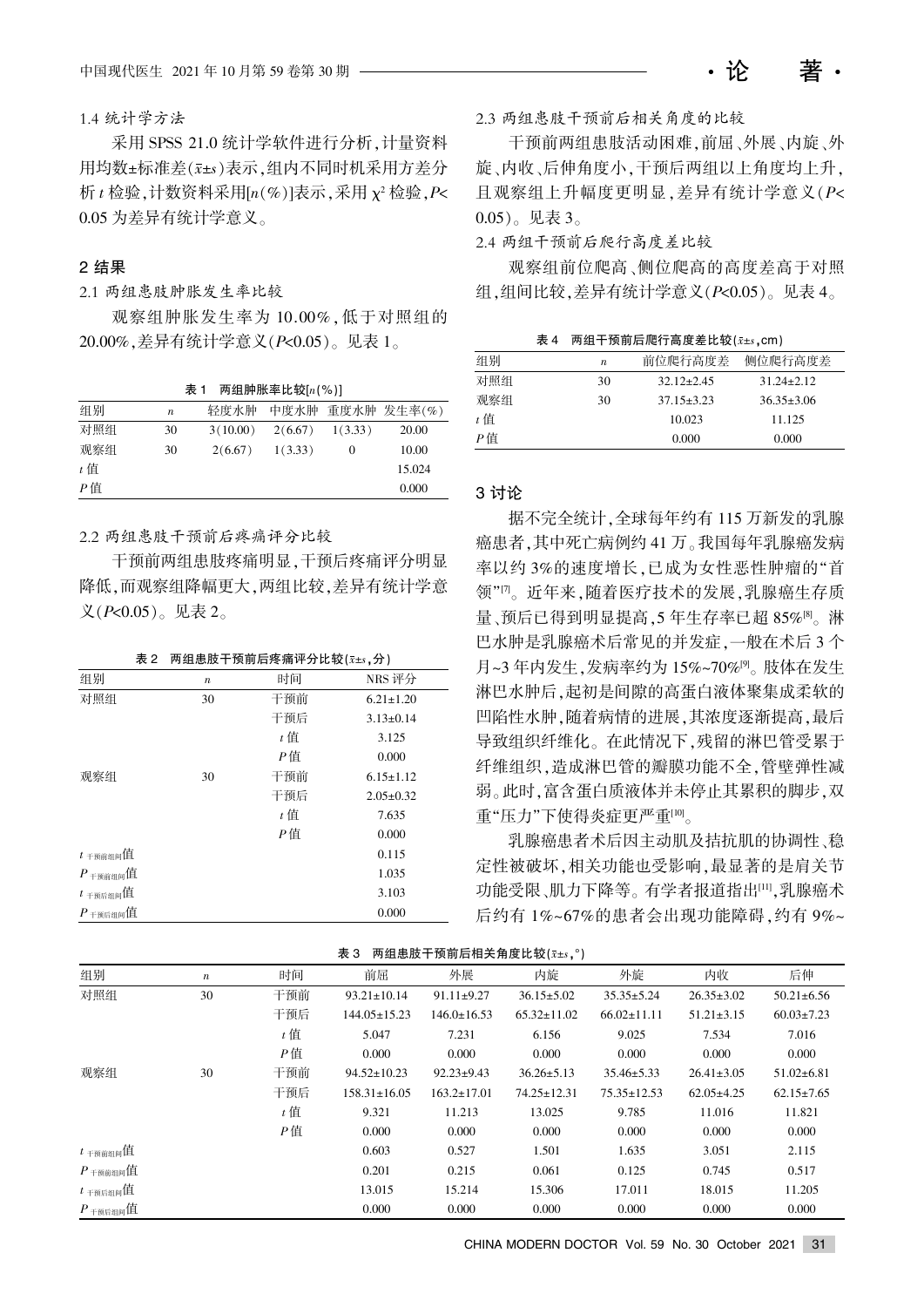33%的患者出现肌力下降。另有学者[2通过研究 93 例乳 腺癌患者术后肌力变化,结果发现有 51.6%及 38.8% 的患者存在外展肌力、屈曲肌力下降的现象。淋巴水 肿的发生不仅增加患者的痛苦,也会影响其康复信心。 因此,如何预防及改善淋巴水肿是乳腺癌术后康复的 重要内容。

目前,对于乳腺癌术后淋巴水肿康复的研究繁多, 但关注点多在康复功能锻炼方面。Invernizzi Marco 度[13] 等研究结果表明水上运动可提高上肢屈曲、外旋活 动,但此活动受气温、场地、喜好等因素的限制:另有 学者[4]通过跟踪做广播体操的乳腺癌术后淋巴水肿 的患者, 发现术后 6 个月淋巴水肿改善明显: 另有学 者通过研究瑜伽对淋巴水肿患者的影响,结果发现瑜 伽可改善患者肩关节外展肌力。诸多研究表明,术后 康复训练是预防及改善淋巴水肿的重要对策,也是必 不可少的康复内容。但康复锻炼的效果影响因素较 多,比如患者的依从性、心理、操作规范性等。因此,康 复锻炼的预后因个体因素存在较大的差异。

淋巴系统是机体重要的防卫系统,不仅可将蛋白 质分子运回血液,而且还能清除组织液中的红细胞、 细菌及大分子,被称为机体的"清道夫"[15]。手法淋巴 引流通过对特定的淋巴管及淋巴腺体进行按压,促使 淋巴液返回血液,同时还能有效刺激交感神经系统,可 有效预防及改善水肿。本研究将手法淋巴引流与康 复锻炼相结合,结果显示,3个月后观察组上肢周径 改善快于对照组(P<0.05),证明手法淋巴引流与康复 锻炼联合能够增强消肿效果。原因是手法淋巴引流通 过外力的推动,能加快淋巴回流,促使水肿更快改善<sup>[16]</sup>。 从表 3 中可以看出, 两组经过干预后前屈、外展、内旋、 外旋、内收、后伸角度均有提高,但观察组改善更明 显,差异有统计学意义(P<0.05)。分析原因可能是: ①观察组患者水肿改善更明显,增加了患者的信心, 提高了其锻炼的依从性和持续性; ②医师在进行手法 淋巴引流时不断强调康复锻炼的重要性,提高了患者 的主动意识;③通过医师全面、细致的讲解,患者了解 了手法淋巴引流的特点、作用及与康复锻炼相结合的 优势,降低了恐惧感,促使患者按时、按量完成锻炼; 4手法淋巴引流唤醒了各区域的淋巴,并在相应的压 力既达到快速回流之效,还对神经元及神经通络起到 一定的刺激作用,进一步提高消肿效果。疼痛是乳腺 癌术后常见的症状,其原因可能是炎症刺激血管;也 可能是术后长期的不良姿势导致疼痛:肌细胞氢离子 堆积导致肌纤维动作电位传导速度减慢,致使肌肉疲

劳而加剧疼痛也是不可忽视的原因[17-18]。本研究干预 后观察组疼痛评分低于对照组, 差异有统计学意义 (P<0.05)。这得益于手法淋巴引流与康复锻炼的结合 能够充分调动关节、肌肉、血管的内部动力,再在按摩 的外力下,淋巴回流显著加快,疼痛得以改善[9]。表 4 结 果显示,干预后观察组前位爬高、侧位爬高的高度要 高于对照组,差异有统计学意义(P<0.05)。说明爬墙训 练在功能恢复方面具有重要意义,它可指导患者进行 全面的、系统的、针对性的康复锻炼,使得各部位关节 得以活动及舒展,加快淋巴回流[20]。

综上所述,乳腺癌术后淋巴水肿是影响预后的重 要原因之一,发生率较高,若不及时控制,将影响患肢 功能,降低生活质量。康复锻炼是术后必不可少的内 容,也是改善水肿的重要途径。而手法淋巴引流能够 改善因疼痛、肿胀等延迟、间断锻炼的问题,提高康复 效果。但由于本研究收集的病例数较少,而且研究周 期比较短,具有一定的局限性。日后可开展多单位、长 期的跟踪研究,挖掘更多的可能性。

#### [参考文献]

- [1] 王剑桥, 刘惠林, 王月, 等.乳腺癌康复策略分析[J].中 国康复,  $2020, 5(8)$ : 441-445.
- [2] 瞿亚军,吕青.我国乳腺癌预防若干问题的思考[J].中 国普外基础与临床杂志, 2020, 11(9): 2-7.
- [3] 中国抗癌协会乳腺癌专业委员会.中国抗癌协会乳腺 癌诊治指南与规范(2019年版)[J].中国癌症杂志,2019,  $21(8)$ : 609-680.
- [4] 李玥,黄力平,袁琳,等.乳腺癌术后上肢淋巴水肿力量 训练研究进展[J].中国运动医学杂志, 2017,36(4): 352-358.
- [5] 宋静,陆永芬,钱丽芳,等.应用上肢康复操视频对乳腺 癌改良根治术后患者进行生活质量干预的效果[J]上海 预防医学, 2020, 32(6): 511-515.
- [6] 李晓瑾,李文姬,周春兰,等.徒手淋巴引流法联合功能 锻炼对乳腺癌术后患者生活质量的影响[J].广东医学,  $2018, 39(2)$ : 316-319.
- [7] 谷俊朝.乳腺疾病的最新研究进展[J].国际外科学杂 志,  $2017, 8(3)$ :  $201-202$ .
- [8] 蔡剑虹,唐海波,汤玲,等.乳腺癌术后患者体力活动水 平、血管内皮舒张功能与生存质量的相关关系研究[J]. 肿瘤预防与治疗, 2020, 5(2): 164-168.
- [9] 高伟洁, 陈佳丽, 李丹丹, 等.乳腺癌患者术后上肢淋巴 水肿发生的影响因素[J].慢性病学杂志. 2020.11(9): 1362-1363.